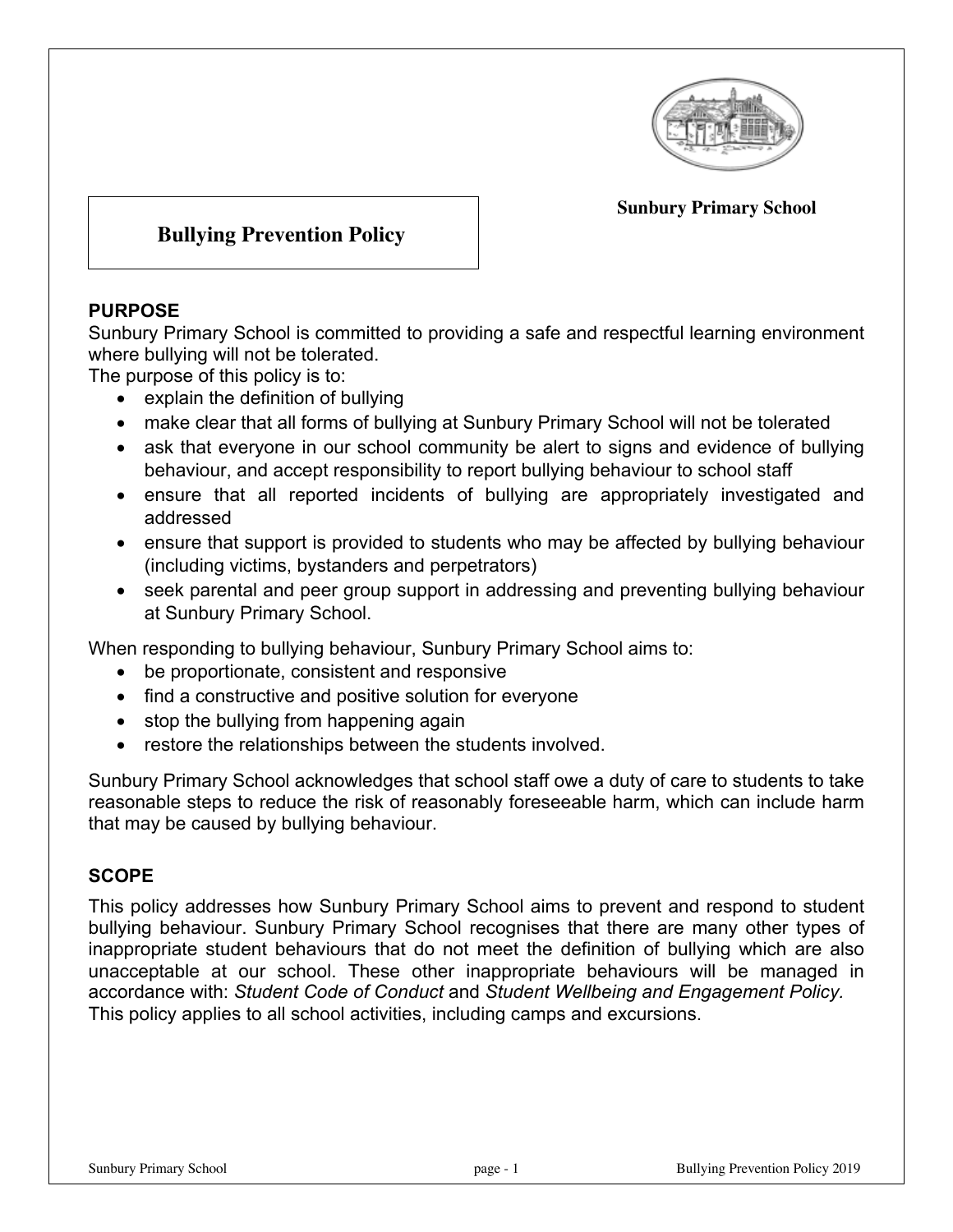## **POLICY**

## **Definitions**

*Bullying* occurs when someone, or a group of people, deliberately and repeatedly upset, harass, intimidate, threaten or hurt another person or damage their property, reputation or social acceptance. There is an imbalance of power in incidents of bullying, where the bully or bullies have more power than the victim due to their age, size, status or other reasons.

Bullying may be direct or indirect, physical or verbal, and includes cyberbullying. Bullying is not a one-off disagreement between two or more people or a situation of mutual dislike. In this policy any reference to 'bullying' includes all forms of bullying including cyberbullying.

Bullying can be:

- 1. *direct physical bullying* e.g. hitting, tripping, and pushing or damaging property.
- 2. *direct verbal bullying* e.g. name calling, insults, homophobic or racist remarks, verbal abuse.
- 3. *indirect bullying* e.g. spreading rumours, playing nasty jokes to embarrass and humiliate, mimicking, encouraging others to socially exclude a person and/or damaging a person's social reputation or social acceptance.

*Harassment* can also constitute bullying if it amounts to a pattern of behaviour or course of conduct towards another person that is demeaning, offensive or intimidating to a person.

*Cyberbullying* is direct or indirect bullying behaviours using digital technology. For example via a mobile phone, tablets, computers, chat rooms, email, social media, etc. It can be verbal, written or include use of images, video and/or audio.

#### **Other distressing behaviours**

Many distressing behaviours may not constitute bullying even though they are unpleasant. Students who are involved in or who witness any distressing behaviours should report their concerns to school staff and our school will follow the Student Wellbeing and Engagement Policy and Code of Conduct. *Mutual conflict* involves an argument or disagreement between people with no imbalance of power. In incidents of mutual conflict, generally, both parties are upset and usually both want a resolution to the issue. Unresolved mutual conflict can develop into bullying if one of the parties targets the other repeatedly in retaliation.

*Social rejection or dislike* is not bullying unless it involves deliberate and repeated attempts to cause distress, exclude or create dislike by others.

*Single-episode acts* of harassment, nastiness or physical aggression are not the same as bullying. If someone is verbally abused or pushed on one occasion, they are not being bullied. Harassment, nastiness or physical aggression that is directed towards many different people is not the same as bullying. However, single episodes of harassment, nastiness or physical aggression are not acceptable behaviours at our school.

## **BULLYING PREVENTION**

Sunbury Primary School has strategies in place to build a positive and inclusive school culture. We strive to foster a school culture that prevents bullying behaviour by modelling and encouraging behaviour that demonstrates acceptance, kindness and respect.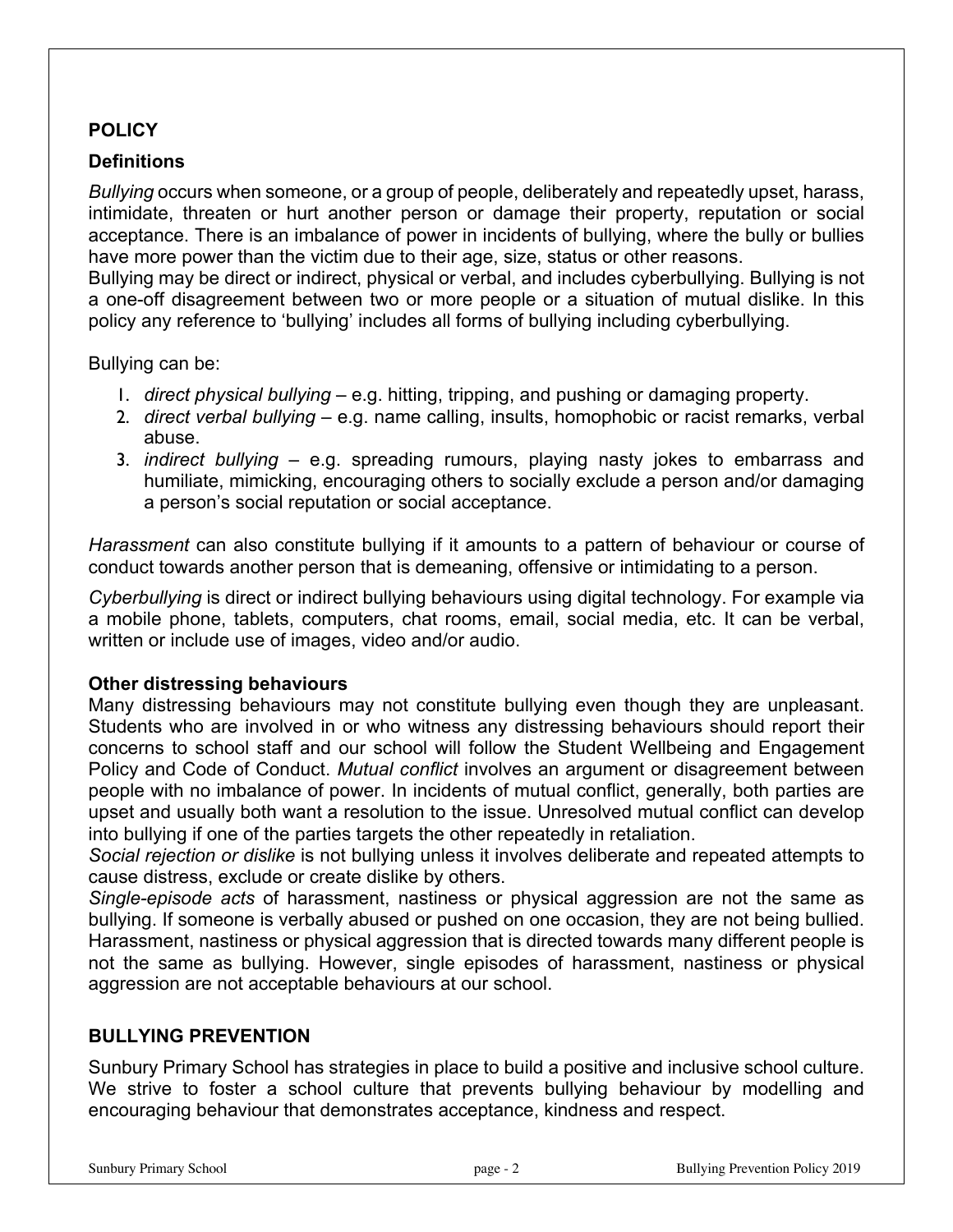Bullying prevention at Sunbury Primary School is proactive and is supported by research that indicates that a whole school, multifaceted approach is the most effect way to prevent and address bullying. At our school:

- We have a positive school environment that provides safety, security and support for students and promotes positive relationships and wellbeing.
- We strive to build strong partnerships between the school, families and the broader community that means all members work together to ensure the safety of students.
- Teachers are encouraged to incorporate classroom management strategies that discourage bullying and promote positive behaviour and follow our Student Behaviour Process.
- In the classroom, our social and emotional learning curriculum teaches students what constitutes bullying and how to respond to bullying behaviour assertively. This promotes resilience, assertiveness, conflict resolution and problem solving.
- Students are encouraged to look out for each other and to talk to teachers and older peers about any bullying they have experienced or witnessed.

For further information about our engagement and wellbeing initiatives, please see our *Student Wellbeing and Engagement* policy.

# **INCIDENT RESPONSE**

# **Reporting concerns to Sunbury Primary School**

Bullying complaints will be taken seriously and responded to sensitively at our school.

Students who may be experiencing bullying behaviour, or students who have witnessed bullying behaviour, are encouraged to report their concerns to school staff as soon as possible.

In most circumstances, we encourage students to speak to their classroom teacher. However, students are welcome to discuss their concerns with any trusted member of staff including teachers, Education Support Staff or Principal Class members.

Parents or carers who may develop concerns that their child is involved in, or has witnessed bullying behaviour at Sunbury Primary School should contact Shana Najdovski, Assistant Principal, by 9744 9744 or by email directed to sunbury.ps@edumail.vic.gov.au.

Our ability to effectively reduce and eliminate bullying behaviour is greatly affected by students and/or parents and carers reporting concerning behaviour as soon as possible, so that the responses implemented by Sunbury Primary School are timely and appropriate in the circumstances.

## **Investigations**

When notified of alleged bullying behaviour, school staff are required to:

- 1. Follow the Student Behaviour Process for Extreme Incidents
- 2. record the details of the allegations in Compass; and
- 3. inform the Principal Class Team

The Principal Class Team is responsible for investigating allegations of bullying in a timely and sensitive manner. To appropriately investigate an allegation of bullying, the Principal Class Team may:

- speak to the students involved in the allegations, including the victim/s, the alleged perpetrator/s and any witnesses to the incidents
- speak to the parents of the students involved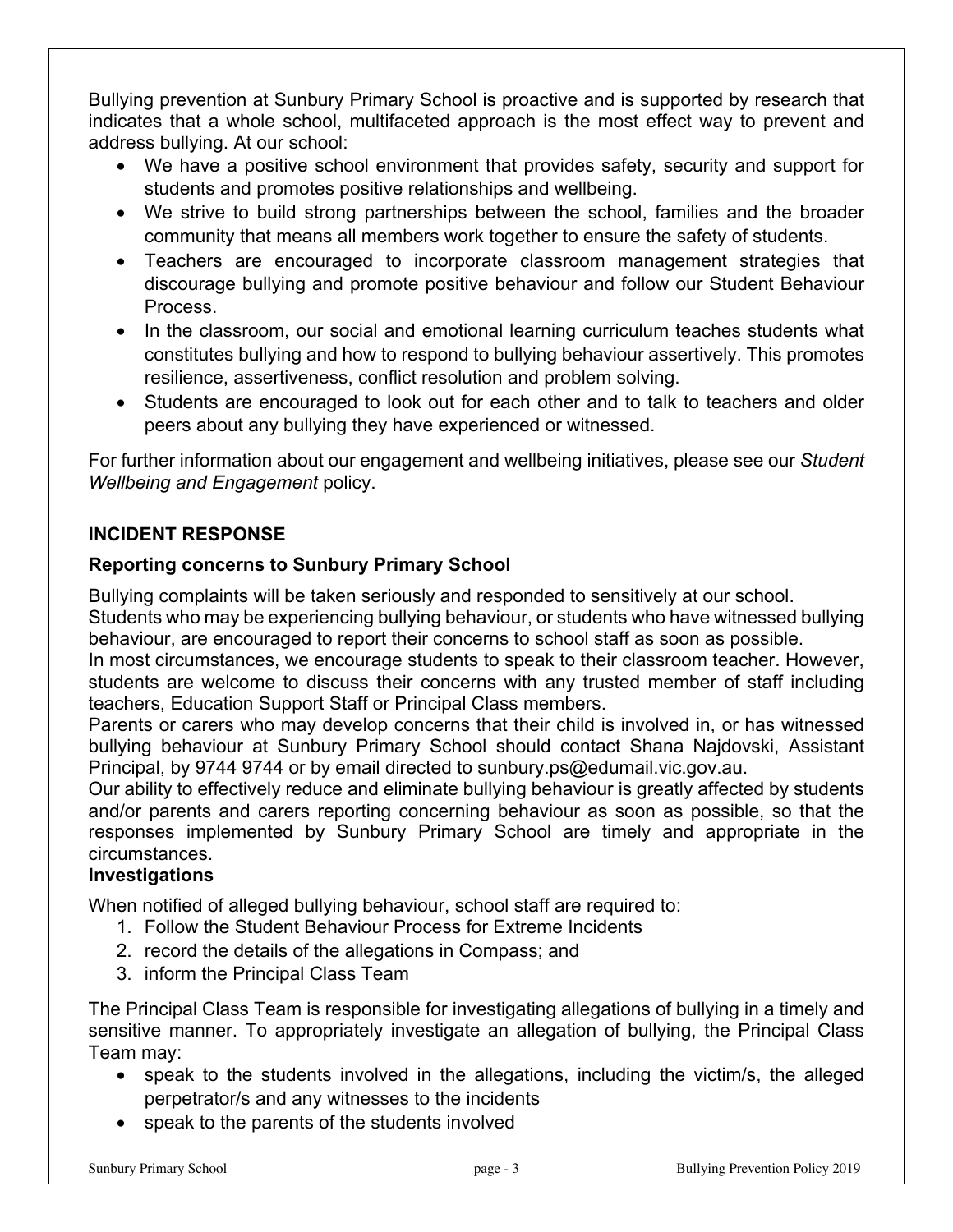- speak to the teachers of the students involved
- take detailed notes of all discussions for future reference
- obtain written statements from all or any of the above.

All communications with the Principal Class Team in the course of investigating an allegation of bullying will be managed sensitively. Investigations will be completed as quickly as possible to allow for the behaviours to be addressed in a timely manner.

The objective of completing a thorough investigation into the circumstances of alleged bullying behaviour is to determine the nature of the conduct and the students involved. A thorough understanding of the alleged bullying will inform staff about how to most effectively implement an appropriate response to that behaviour.

Serious bullying, including serious cyberbullying, is a criminal offence and may be referred to Victoria Police. For more information, see: Brodie's Law.

### **Responses to bullying behaviours**

When the Principal Class Team has sufficient information to understand the circumstances of the alleged bullying and the students involved, a number of strategies may be implemented to address the behaviour and support affected students in consultation with SSS and Department of Education and Training specialist staff, if required.

There are a number of factors that will be considered when determining the most appropriate response to the behaviour. When making a decision about how to respond to bullying behaviour, Sunbury Primary School will consider:

- the age and maturity of the students involved
- the severity and frequency of the bullying, and the impact it has had on the victim student
- whether the perpetrator student or students have displayed similar behaviour before
- whether the bullying took place in a group or one-to-one context
- whether the perpetrator demonstrates insight or remorse for their behaviour
- the alleged motive of the behaviour, including any element of provocation.

The Principal Class Team may implement all, or some of the following responses to bullying behaviours:

- Offer counselling support to the victim student or students, including referral to SSS
- Offer counselling support to the perpetrator student or students, including referral to SSS
- Offer counselling support to affected students, including witnesses and/or friends of the victim student, including referral to SSS
- Facilitate a restorative practice meeting with all or some of the students involved. The objective of restorative practice is to repair relationships that have been damaged by bringing about a sense of remorse and restorative action on the part of the person who has bullied someone and forgiveness by the person who has been bullied.
- Implement disciplinary consequences for the perpetrator students, which may include removal of privileges, detention, suspension and/or expulsion consistent with our Student Wellbeing and Engagement policy, the Ministerial Order on Suspensions and Expulsions and any other relevant Department policy.
- Facilitate a Student Support Group meeting and/or Behaviour Intervention and Management Plan for affected students.